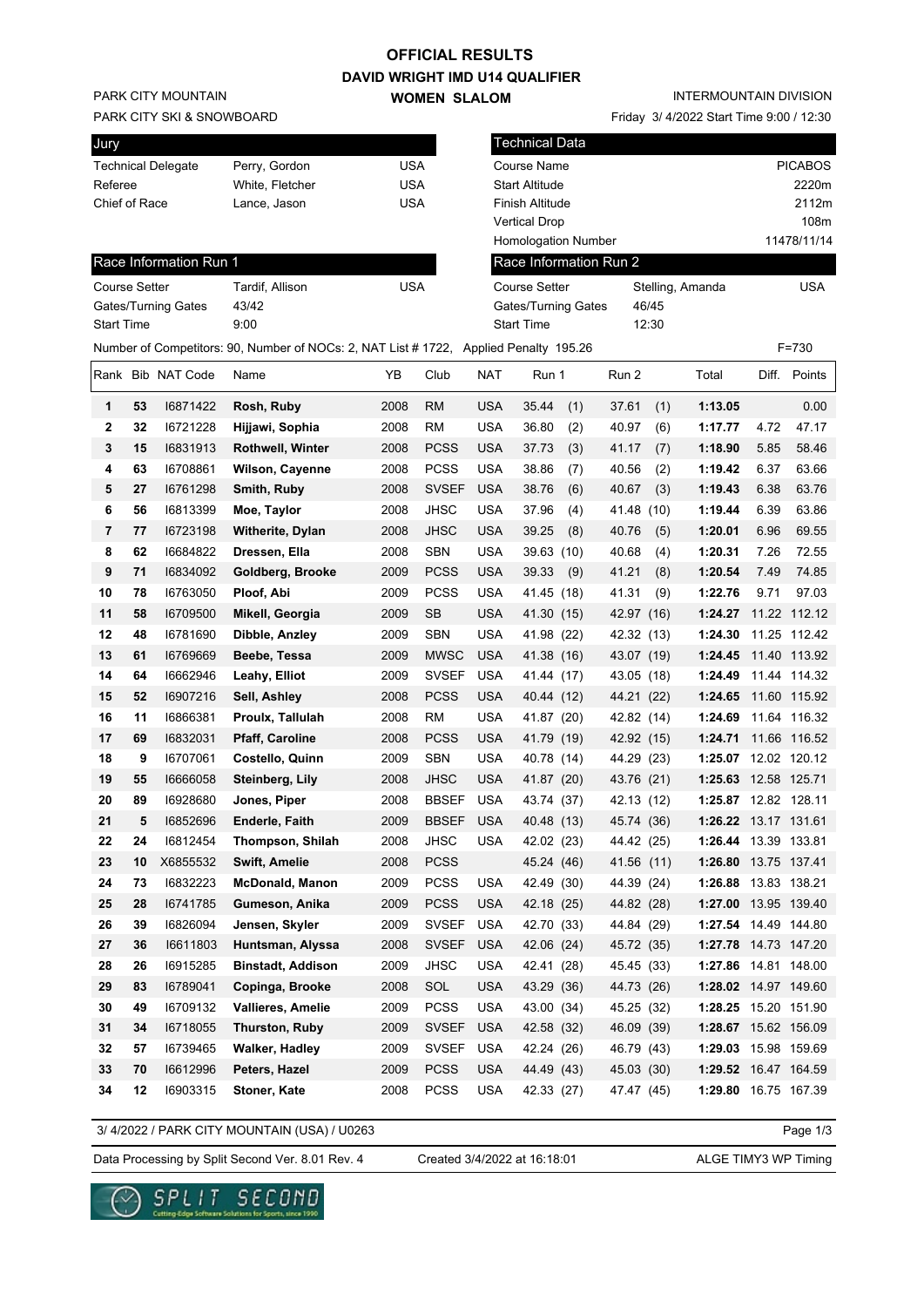## PARK CITY SKI & SNOWBOARD PARK CITY MOUNTAIN

## **DAVID WRIGHT IMD U14 QUALIFIER WOMEN SLALOM OFFICIAL RESULTS**

INTERMOUNTAIN DIVISION

Friday 3/ 4/2022 Start Time 9:00 / 12:30

|    |    | Rank Bib NAT Code | Name                      | YΒ   | Club         | NAT        | Run 1       |     | Run 2        |      | Total                 | Diff. Points |
|----|----|-------------------|---------------------------|------|--------------|------------|-------------|-----|--------------|------|-----------------------|--------------|
| 35 | 41 | 16740220          | Pagano, Mia               | 2008 | <b>SBN</b>   | <b>USA</b> | 44.22 (41)  |     | 45.67 (34)   |      | 1:29.89 16.84 168.28  |              |
| 36 | 30 | 16746068          | Rockenfield, Zoe          | 2009 | SBN          | <b>USA</b> | 44.40 (42)  |     | 46.04 (38)   |      | 1:30.44 17.39 173.78  |              |
| 37 | 90 | 17085588          | Gunn, Maya                | 2009 | <b>SVSEF</b> | <b>USA</b> | 45.60 (48)  |     | 45.07 (31)   |      | 1:30.67 17.62 176.08  |              |
| 38 | 50 | 16628763          | Yuras, Anna               | 2008 | <b>SVSEF</b> | USA        | 44.96 (44)  |     | 45.80 (37)   |      | 1:30.76 17.71 176.98  |              |
| 39 | 86 | 16842634          | Andra, Paige              | 2009 | <b>MWSC</b>  | USA        | 45.92 (51)  |     | 46.11 (40)   |      | 1:32.03               | 18.98 189.67 |
| 40 | 80 | 16631582          | Hall, Greta               | 2008 | <b>BBSEF</b> | <b>USA</b> | 47.39 (59)  |     | 44.76 (27)   |      | 1:32.15               | 19.10 190.87 |
| 41 | 46 | 16618408          | Jarvie, Molly             | 2008 | <b>SB</b>    | <b>USA</b> | 45.84 (49)  |     | 47.19 (44)   |      | 1:33.03               | 19.98 199.66 |
| 42 | 3  | 16735497          | <b>Abbett, Scarlet</b>    | 2008 | <b>PCSS</b>  | <b>USA</b> | 43.90 (39)  |     | 49.78 (60)   |      | 1:33.68 20.63 206.16  |              |
| 43 | 47 | 16621663          | Robin, Nina               | 2009 | SB           | <b>USA</b> | 45.90 (50)  |     | 47.88 (47)   |      | 1:33.78 20.73 207.16  |              |
| 44 | 54 | 16789051          | Copinga, Brynn            | 2009 | SOL          | <b>USA</b> | 45.20 (45)  |     | 48.74        | (52) | 1:33.94 20.89 208.76  |              |
| 45 | 43 | 16727250          | <b>Brazil, Fleur</b>      | 2009 | <b>SVSEF</b> | <b>USA</b> | 47.49 (61)  |     | 46.50 (42)   |      | 1:33.99 20.94 209.26  |              |
| 46 | 18 | 16614021          | Goodyear, Frances         | 2008 | SVSEF        | USA        | 45.36 (47)  |     | 49.19 (57)   |      | 1:34.55 21.50 214.85  |              |
| 47 | 51 | 16730203          | Sewell, Alaska            | 2008 | <b>SVSEF</b> | <b>USA</b> | 46.56 (55)  |     | 48.11 (48)   |      | 1:34.67 21.62 216.05  |              |
| 48 | 79 | 16832503          | Larrabee, Lily            | 2009 | <b>SVSEF</b> | USA        | 49.21 (69)  |     | 46.39 (41)   |      | 1:35.60 22.55 225.35  |              |
| 49 | 81 | 16708750          | <b>Buchwalter, Claire</b> | 2007 | <b>SVSEF</b> | <b>USA</b> | 43.10 (35)  |     | 52.64 (71)   |      | 1:35.74 22.69 226.74  |              |
| 50 | 22 | 16999258          | Krugh, Julia              | 2008 | JHSC         | <b>USA</b> | 46.99 (57)  |     | 48.99 (55)   |      | 1:35.98 22.93 229.14  |              |
| 51 | 75 | 16872752          | Ries, Naomi               | 2008 | <b>SVSEF</b> | <b>USA</b> | 48.03 (64)  |     | 48.18 (49)   |      | 1:36.21 23.16 231.44  |              |
| 52 | 17 | 16922169          | Pruzan, Neve              | 2008 | JHSC         | USA        | 45.98 (53)  |     | 50.34 (63)   |      | 1:36.32 23.27 232.54  |              |
| 53 | 65 | 16631753          | Campbell, Ruby            | 2008 | <b>SVSEF</b> | <b>USA</b> | 48.00 (63)  |     | 48.98 (54)   |      | 1:36.98 23.93 239.14  |              |
| 54 | 87 | 16646870          | Morasch, Aibhlinn         | 2008 | <b>PCSS</b>  | <b>USA</b> | 48.04 (65)  |     | 48.97 (53)   |      | 1:37.01 23.96 239.44  |              |
| 55 | 6  | 16585533          | Larsen, Blake             | 2008 | SB           | USA        | 45.97 (52)  |     | 51.14 (67)   |      | 1:37.11 24.06 240.44  |              |
| 56 | 42 | 16762393          | Leslie, Josie             | 2008 | <b>MWSC</b>  | <b>USA</b> | 53.78 (78)  |     | 43.40 (20)   |      | 1:37.18 24.13 241.13  |              |
| 57 | 44 | 16806966          | <b>Brower, Alta</b>       | 2008 | SВ           | USA        | 46.70 (56)  |     | 50.75 (65)   |      | 1:37.45 24.40 243.83  |              |
| 58 | 23 | 17080184          | Dahl, Lucy                | 2007 | RM           | USA        | 47.39 (59)  |     | 50.33 (62)   |      | 1:37.72 24.67 246.53  |              |
| 59 | 66 | 16831827          | Abuhaidar, Cate           | 2009 | RM           | <b>USA</b> | 48.45 (67)  |     | 49.41 (58)   |      | 1:37.86 24.81 247.93  |              |
| 60 | 16 | 16902720          | Johnson, Avery            | 2008 | <b>SBN</b>   | USA        | 47.58 (62)  |     | 50.35 (64)   |      | 1:37.93 24.88 248.63  |              |
| 61 | 84 | 16603774          | Stern-Pre, Zoe            | 2008 | <b>SVSEF</b> | <b>USA</b> | 49.61 (72)  |     | 48.35 (51)   |      | 1:37.96 24.91 248.93  |              |
| 62 | 33 | 17141387          | Robinson, Nora            | 2008 | <b>BBSEF</b> | <b>USA</b> | 49.36 (70)  |     | 49.13 (56)   |      | 1:38.49 25.44 254.23  |              |
| 63 | 7  | 16843348          | Palmer, Elle              | 2009 | <b>SVSEF</b> | <b>USA</b> | 47.24 (58)  |     | 51.70 (70)   |      | 1:38.94 25.89 258.72  |              |
| 64 | 76 | 16756391          | Van Gelder, Hennessy      | 2009 | JHSC         | <b>USA</b> | 48.07 (66)  |     | 51.27 (69)   |      | 1:39.34 26.29 262.72  |              |
| 65 | 4  | 16777910          | Shubin, Sophia            | 2009 | <b>PCSS</b>  | <b>USA</b> | 46.40 (54)  |     | 53.74 (73)   |      | 1:40.14 27.09 270.71  |              |
| 66 | 74 | 17046005          | Zorkendorfer, Maia        | 2009 | JHSC         | <b>USA</b> | 49.47 (71)  |     | 51.17 (68)   |      | 1:40.64 27.59 275.71  |              |
| 67 | 88 | 16709070          | McLean, Stella            | 2009 | BR           | USA        | 51.39 (76)  |     | 50.90 (66)   |      | 1:42.29 29.24 292.20  |              |
| 68 | 19 | 16607519          | Hipple, Halle             | 2008 | SB           | <b>USA</b> | 38.33       | (5) | 1:05.05(81)  |      | 1:43.38 30.33 303.09  |              |
| 69 | 2  | 16912903          | Ize-Cedillo, Paulina      | 2009 | <b>RM</b>    | <b>USA</b> | 54.30 (80)  |     | 49.59 (59)   |      | 1:43.89 30.84 308.19  |              |
| 70 | 20 | 17061962          | Saperston, Raya           | 2009 | <b>BBSEF</b> | USA        | 50.21 (73)  |     | 53.87 (75)   |      | 1:44.08 31.03 310.09  |              |
| 71 | 59 | 16828324          | Sun, Kira                 | 2009 | <b>IND</b>   | <b>USA</b> | 51.04 (75)  |     | 53.82 (74)   |      | 1:44.86 31.81 317.88  |              |
| 72 | 40 | 17143502          | Eddy, Bree                | 2008 | <b>JHSC</b>  | <b>USA</b> | 52.75 (77)  |     | 56.65 (78)   |      | 1:49.40 36.35 363.25  |              |
| 73 | 1  | 16834033          | Hoelscher, Ruby           | 2009 | <b>JHSC</b>  | <b>USA</b> | 1:02.05(83) |     | 47.58 (46)   |      | 1:49.63 36.58 365.55  |              |
| 74 | 85 | 16888754          | Archibald, Claire         | 2009 | AH           | <b>USA</b> | 55.37 (81)  |     | 54.67 (76)   |      | 1:50.04 36.99 369.65  |              |
| 75 | 45 | 16889155          | Wood, Alice               | 2007 | <b>PST</b>   | <b>USA</b> | 53.98 (79)  |     | 56.15 (77)   |      | 1:50.13 37.08 370.55  |              |
| 76 | 14 | 16642631          | Mcgrew, Leila             | 2009 | SVSEF<br>AH  | <b>USA</b> | 42.51 (31)  |     | 1:10.89(83)  |      | 1:53.40 40.35 403.22  |              |
| 77 | 35 | 16742378          | Lundeen, Serelle          | 2009 |              | <b>USA</b> | 59.14 (82)  |     | 1:03.66 (80) |      | 2:02.80 49.75 497.16  |              |
| 78 | 13 | 17050389          | Oldham, Saydee            | 2009 | AH           | USA        | 1:02.80(84) |     | 1:10.63(82)  |      | 2:13.431:00.38 603.39 |              |

3/ 4/2022 / PARK CITY MOUNTAIN (USA) / U0263

Page 2/3

Data Processing by Split Second Ver. 8.01 Rev. 4 Created 3/4/2022 at 16:18:01 ALGE TIMY3 WP Timing

Created 3/4/2022 at 16:18:01